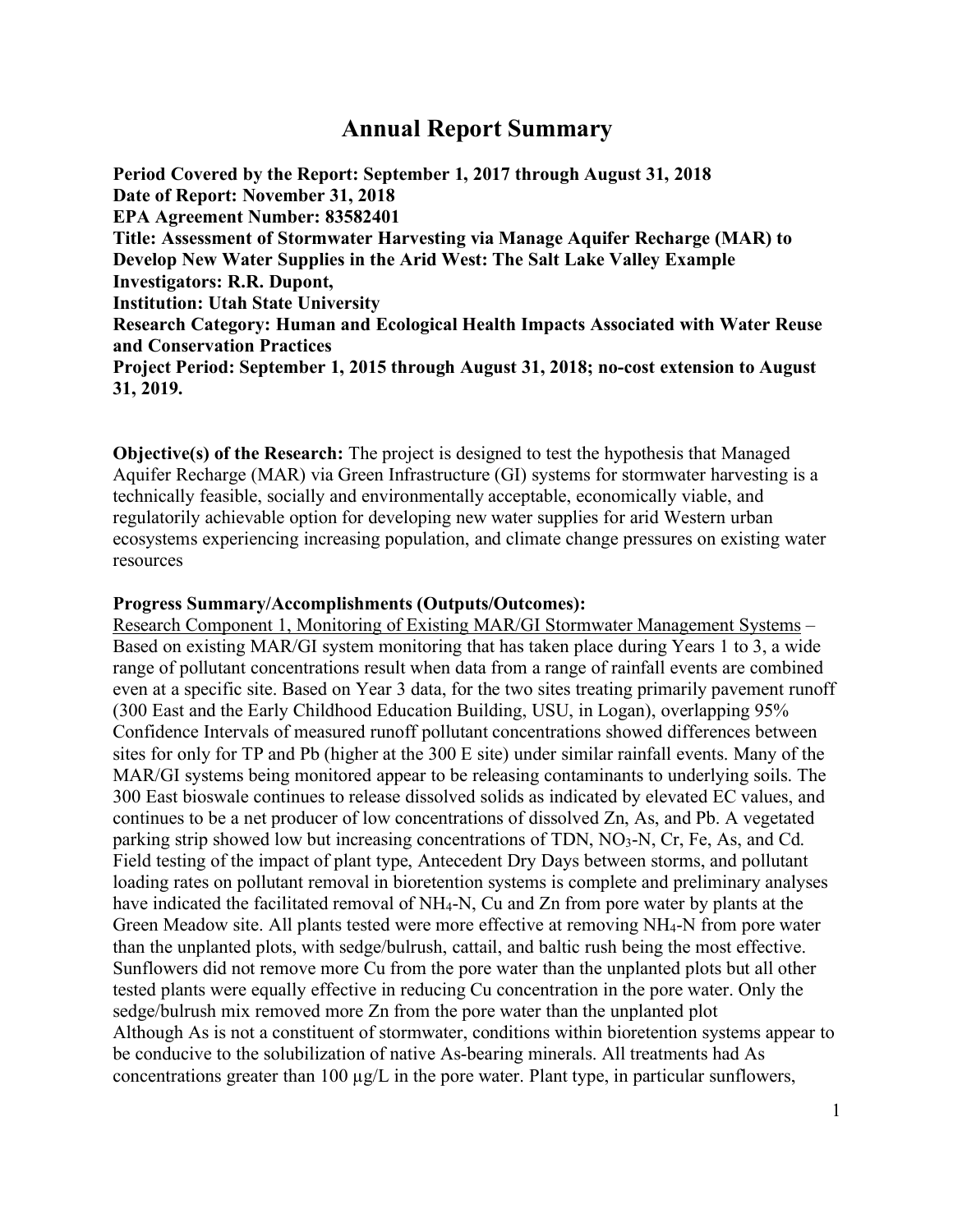sedge, and mixed grasses, influenced the extent of dissolution and the potential release of As to underlying groundwater.

Research Component 2, Integrated Modeling – To support precipitation-runoff modeling, an Artificial Neural Network (ANN) based methodology was developed for imputing missing weather data values. By achieving approximately 26% of the root mean square error (RMSE) of a standard imputation method, the ANN-based technique provided over 300% improvement in accuracy of imputing net radiation. Precipitation-runoff simulation of the Red Butte Creek (RBC) Watershed above Red Butte Reservoir (RBR) using HEC-HMS indicates that most precipitation infiltrates and contributes to groundwater flow. Simulations also reaffirm that most Red Butte Creek streamflow is hyporheic and comes from groundwater. For Water Years 2016 and 2017 and for four Climate Scenarios (CSs), simulations showed minor differences in the proportions of precipitation that would become surface water and groundwater leaving the Red Butte Creek study area above the Red Butte Reservoir. Simulations predict that all GI designs would substantially reduce the runoff volume and increase the infiltration volume within the existing developed area. For example, if runoff from roofs and sidewalks drain to a pervious area, the runoff volume is predicted to decrease by 57.5% and infiltration to increase by 17.5%. A swale density of 170 ft/ac (128.0 m/ha) would be required to achieve the same runoff decrease, but that would increase infiltration by 72.6%. A combination of GI techniques could more effectively reduce runoff and increase infiltration than using only one of the GI practices. Analysis of the impact of GI implementation scenarios on reducing pollutant loading to surface water suggested similar trends. When implementing GI for a small portion (10%) of the connected impervious areas, the greatest volume reduction is produced when roof runoff is treated, while the best solid loadings reduction is produced when the system is treating street runoff. For a 50% GI implementation scenario, runoff reduction was similar no matter the surface treated. However, there was a large difference in TSS reduction with varying surfaces. Implementing GI for streets produced larger particulate solids reduction compared to roofs. The benefits of GI for both the 10% and 50% implementation options vary depending on the surface treated, and the decision of what GI technique to implement depends on the reduction objectives, i.e., whether a priority is placed on volume or pollutant load reduction.

Research Component 3, Social Science Research – Results of the on-line survey confirmed that there are serious social, political, and legal obstacles to using deep dry wells as a means to recover stormwater through managed recharge to deep aquifers. There is more receptiveness (and fewer concerns) about approaches that rely on infiltration and recharge of shallow (nonculinary) aquifers, with some preference for subsurface storage/infiltration systems as being more acceptable to local residents, developers, and politicians. Results from the household surveys demonstrated that individual residents are largely unaware of how stormwater is handled in their neighborhoods. In cases where GI has been deployed, subsurface storage/infiltration was well regarded, while surface storage/infiltration systems had a more uneven track record.

## **Publications/Presentations During Reporting Period:**

Dupont, R.R. 2018. *The Grey to Green Infrastructure Transition - An Historical Shift In the Modern Infrastructure Paradigm*. Presented to the Intermountain Sustainability Summit, Weber State University, Ogden, UT. March 1.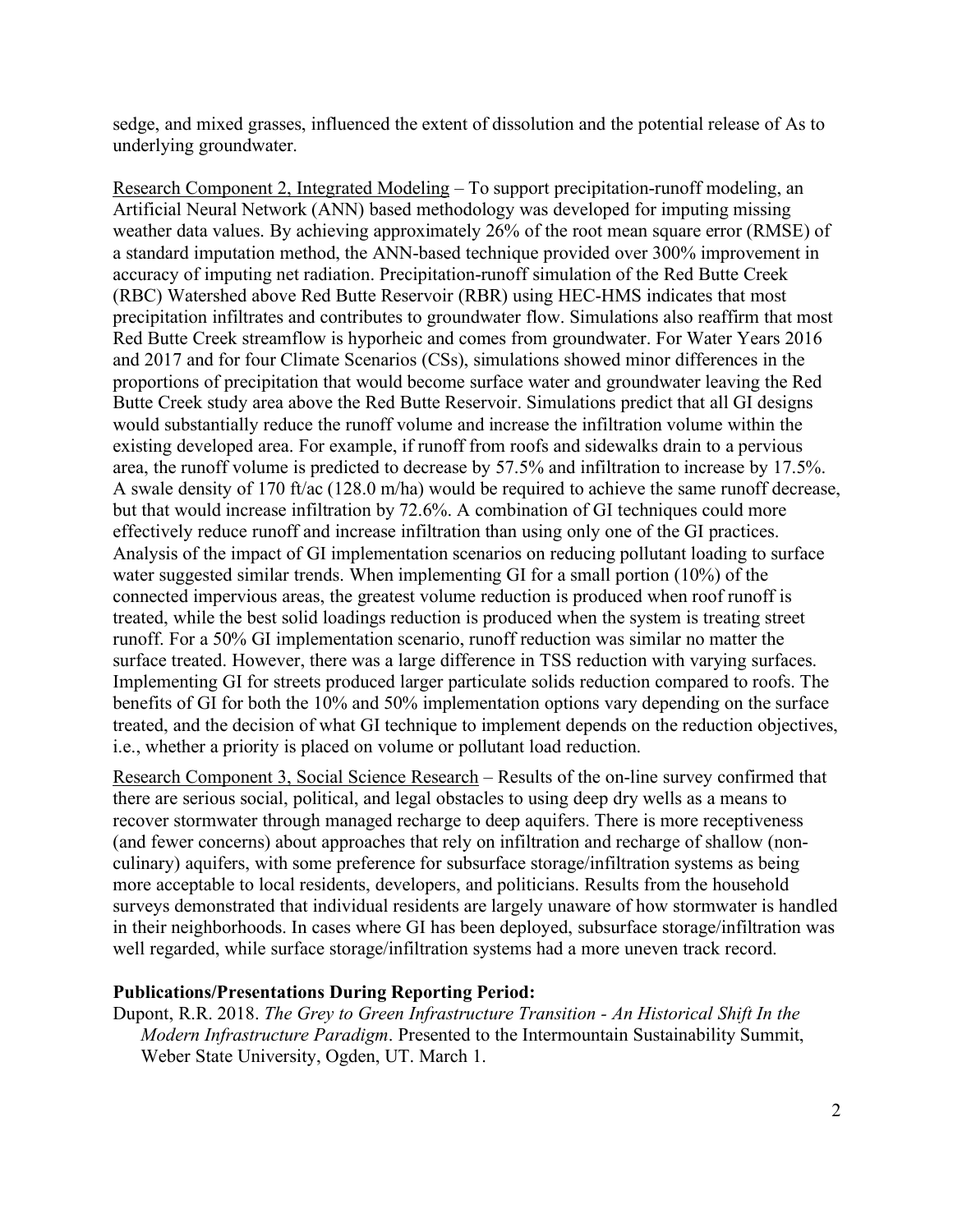- Dupont, R.R., J. Richardson, D. Willey, R. Fernandez. 2017. *Stormwater contribution to organic loading to the Lower Jordan River, Who Would have Known?* Presented to the Salt Lake County Watershed Symposium, West Valley City, UT. November 15-16.
- Dupont, R.R., J. Richardson, D. Willey. 2018. *Stormwater Impacts to an Urban River in the Intermountain West: the Use of Continuous Monitoring Datasets*. 2018. Presented at the 111th Air and Waste Management Association Annual Conference and Exhibit, June 25 to 28, Hartford, CT. Paper #410122, Sustainability Metrics, Initiatives, and Analytics session.
- Dupont, R.R., J. Richardson, D. Willey. 2018. *Demonstrating the Pollutant Loading from Stormwater Discharge to an Urban River in the Intermountain West Using High-Frequency Data*. Manuscript of platform presentation at the 2018 StormCon Conference, Denver, CO, August 14, 2018.
- Fernandez, R. 2017. *Green versus Grey Infrastructure Costs*. Presented to the Utah Section of the American Public Works Association, Sandy, UT. October 3.
- Fernandez-Valesquez, R.A. 2018. *Application of WinSLAMM to Evaluate the Effect of Green Infrastructure Implementation in Northern Utah*. A thesis submitted in partial fulfillment of the requirements for the degree of Master of Science in Environmental Engineering, Utah State University, Logan, UT.
- Fernandez-Velasquez, R., R.R. Dupont. 2018. Modeling the Effect of GI Implementation In the Red Butte Creek Area, The Case for "Not All GI is Created Equal." Presented to the Salt Lake County Watershed Symposium, West Valley City, UT. November 14-15.
- Jackson-Smith, D. and E. Fairchild. 2018. *Greening Cities in the Semi-Arid West: Social, Institutional, and Political Drivers of Stormwater Green Infrastructure in Utah*. Presented to the International Symposium on Society and Resource Management, Snowbird, Utah, June 20.
- Limbu, S.B., and R.C. Peralta. 2017. *Estimating Canyon Contribution to Salt Lake Valley Surface Water Flow and Groundwater Flow: Red Butte Watershed Case Study*. Presented to the Utah Section of the American Public Works Association, Sandy, UT. October 3.
- Masoudiashtiani, S. and R.C. Peralta. 2017. *Befitting location of an injection well recharging Salt Lake Valley Groundwater in the Red Butte Creek watershed*. Presented to the Utah Section of the American Public Works Association, Sandy, UT. October 3.
- Prudencio, L., S.E. Null. 2017. *Calling All Collaborators: Robust Decision-Making & Climate Adaptation*. Presented to the Salt Lake County Watershed Symposium, West Valley City, UT. November 15-16.
- Prudencio, L., S.E. Null. 2018. *Simulating the effects of green stormwater infrastructure on surface water and ecosystem services in Salt Lake Valley (poster)*. Presented at the Utah State University Spring Runoff Conference. Logan, UT. March 27.
- Prudencio, L., and S.E. Null. 2018. Stormwater Management and Ecosystem Services: A Review. Environmental Research Letters, 13(3): 033002. DOI: 10.1088/1748-9326/aaa81a.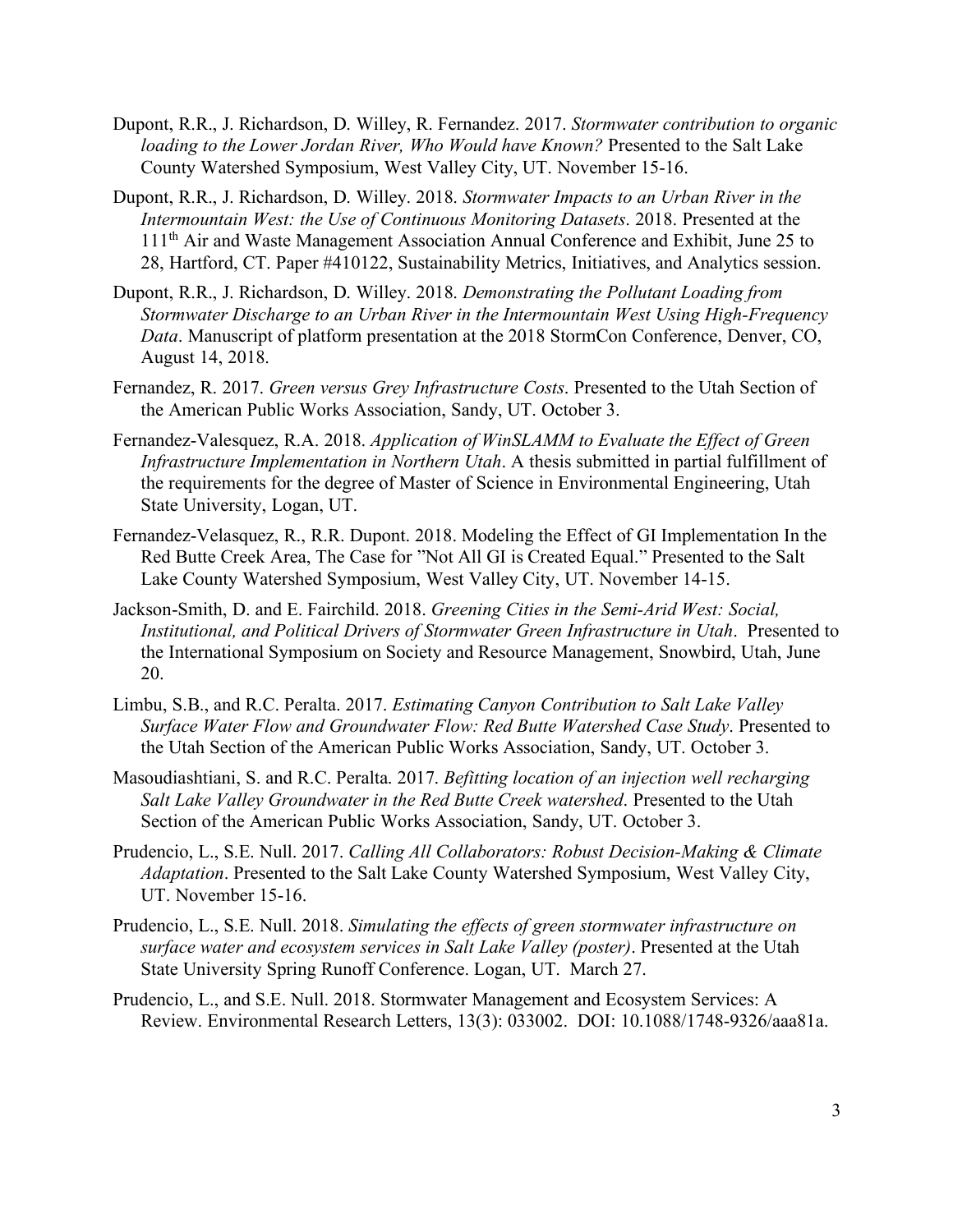- Rife, T., RR. Dupont, Joan McLean. 2017. *Evaluation of Bioretention Media Performance at Salt Lake Public Utility Site (poster).* Presented to the Salt Lake County Watershed Symposium, West Valley City, UT. November 15-16.
- Zhang J. and R.C. Peralta. 2018. Estimating infiltration increase and runoff reduction due to green infrastructure. *Journal of Water and Climate Change*. IWA Publishing. In press. 6 p.

**Future Activities:** Analysis of samples collected from field demonstration sites will be completed to explore comparisons of the performance of GI/MAR systems as a function of vegetation type across turf and a range of common GI plant species (cattail, sedge, sunflower, baltic rush, bulrush, and mixed wild rye and bunch grass species), as well as the impact of Antecedent Dry Days and pollutant loading on bioswale performance and groundwater protection. Sample collection from conventional and green roof and dry well samples will be completed in order to quantify water quality improvements provided by green roof treatment compared to conventional roofing materials. Disaggregation of pollutant loading data will be completed and relationships between pollutant concentrations and storm intensity and duration will be documented using rainfall data available from each of the field sites. Using the HSPF model, additional alternative climate scenarios will be simulated to determine the sensitivity predicted groundwater resource impacts to a wide range of future climate conditions. In the groundwater modeling arena, the following activities are planned for Year 4 of the project: a) an update of the modified USGS Salt Lake Valley MODFLOW model to include appropriate boundary conditions for Years 2014 through 2017; b) refinement of the Salt Lake Valley MODFLOW model with a uniform 308 ft x 308 ft grid. c) removal of specified recharge cells existing in the SLV MODFLOW; d) transferring transient heads from the refined SLC MODFLOW model to the HypoRBC boundary cells; e) addition of the surface water routing, SFR, and lake, LAK, packages to the HypoRBC model; f) addition of the unsaturated zone flow, UZF, package to HypoRBC; g) and automation of the process of using SLV MODFLOW refined heads as HypoRBC boundary conditions. To complete the GUI as part of the MAR modeling software package, the following will take place during Year 4 of the project: a) revision of the main window for improved clarity and user friendliness; b) addition of windows to provide theoretical and procedural details of determining MAR well recovery effectiveness (REN); c) addition of the option to use both metric and US measurement units; d) addition of a button to allow MODFLOW and MT3DMS model computation of REN; and e) addition of the ability to estimate the equivalent turf area that could be irrigated with the evaluated MAR strategy. Activities related to the Year 4 ecosystem services component of project integrated systems modeling includes: 1) finalizing integration of groundwater and surface water modeling efforts, 2) finalizing calibration and validation of models, 3) completing the stormwater management model runs described above, and 4) continued stakeholder engagement

A Stakeholder Advisory meeting is scheduled for December 10, 2018, and is designed to be a ½ day participatory modeling workshop retreat. This meeting will serve as a workshop opportunity where stakeholders will complete a tutorial exercise and receive a hands-on opportunity to explore the capabilities of the draft integrated systems models. The stormwater management model runs outlined in Table 2 will be described and discussed at this meeting and interaction with Advisory Committee members will aid in identifying a set of feasible and viable scenarios for simulations to be completed by the end of the project. A final workshop/presentation in the summer of 2019 will also be organized to share the final model simulations with the SAC as well